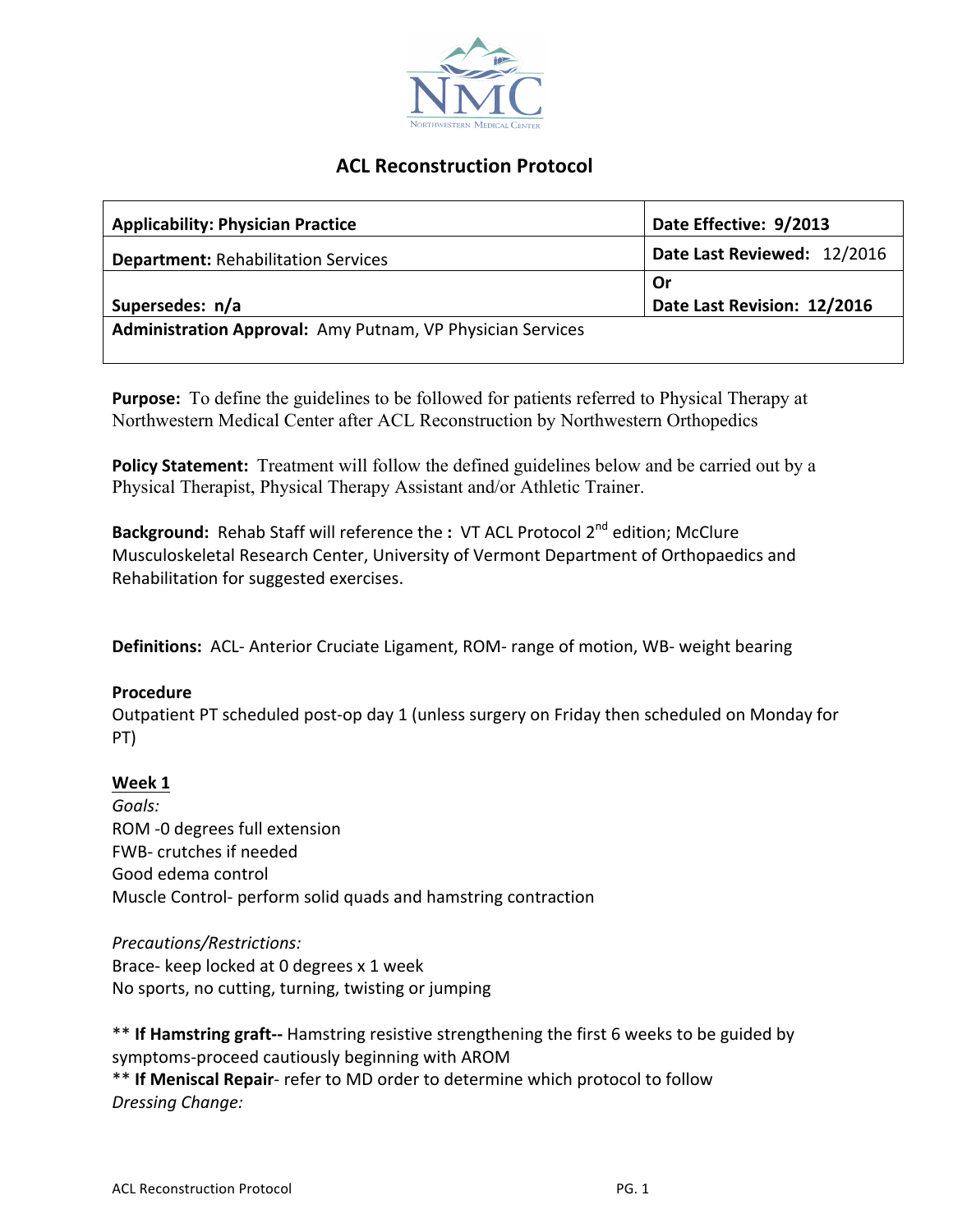

Remove post op dressing at the first PT visit, cleanse and apply band-aids

If Aquacel AG is used change at post op day 7 being being cautious not to peel off the dermabond seal. MD f/u at 8-11 days.

*Edema Control (continue edema control until edema resolves typically 4 weeks or less):* Educate in ice/cryocuff use Elevation

Tensogrip/kiniesotape as indicated Estim for edema as indicated

# *Suggested Exercises:*

- Ankle Pumps
- QS in 0 degrees flexion
- Co-Contraction in 0 degrees flexion (leg straight tighten muscles in back of thigh pushing heel down and back into floor) while at the same time tightening the muscle on the top of the thigh.
- Gravity Knee Extension (sitting or lying, leg straight with heel propped up, or prone with leg hanging off bed)
- Stationary bike 1/2 revolutions to assist in ROM no resistance
- Weight shifting- increase weight shift to involved leg 2-3 seconds increasing as tolerated (in clinic with supervision can perform without brace, as HEP with brace ON)

# **Week 2**

*Goals:*

ROM 0 degrees full extension to 90 degrees flexion

FWB weaned from crutches without limp

Patella Mobility- mild to no restrictions

Patient education/instruction re: brace alignment with center of rotation of the knee. Educate pt that if the brace migrates distally the pt should avoid flexing in the brace as this will apply an anterior drawer against the ACL reconstruction

#### *Precautions/Restrictions*

Brace- opened to 5-10 less than available PROM if good SLR Night time wean brace at 2-3 weeks No sports, cutting, turning, twisting or jumping

\*\* **If Hamstring graft--** Hamstring resistive strengthening the first 6 weeks to be guided by symptoms-proceed cautiously beginning with AROM

*Suggested Exercises:*

- Co-Contraction at 30 degrees of flexion
- Seated Leg Extension 90-45 degrees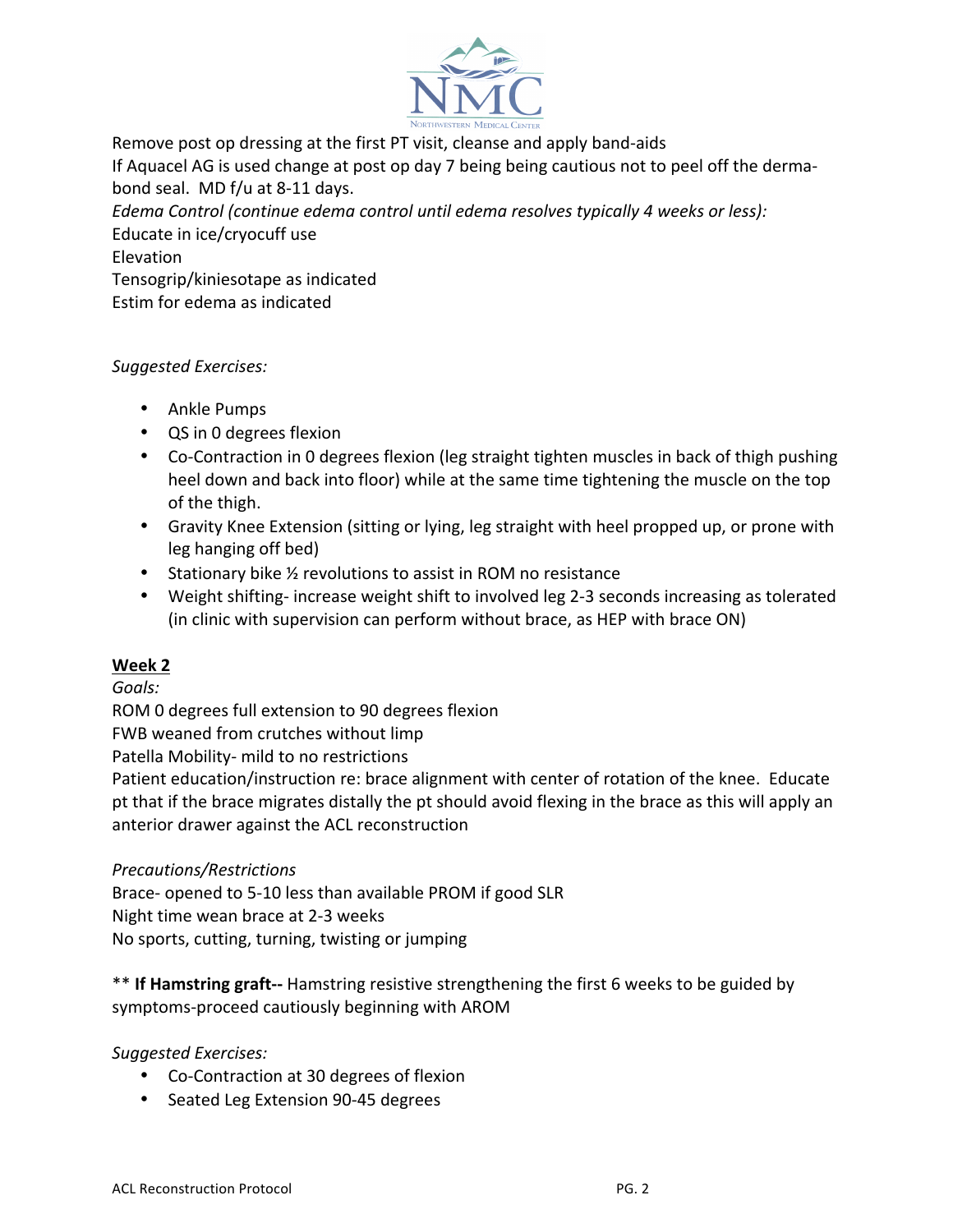

- Heel Slides (initially may use hands to support then progress to Active)
- SLR
- SLR Hip Abduction
- SLR Hip Adduction
- SLR- Hip Extension
- Stationary bike no resistance
- Prone AA Flexion- actively flex as able and use uninvolved LE to push further hold 20-30 seconds repeat x 4
- Gravity Knee Extension 1-2 minutes sitting, lying or prone
- Patella Mobs- leg straight and relaxed, hold patella borders, slide patella up, down, inside and outside.
- Weight shifting and gait training- ((in clinic with supervision can perform without brace, as HEP with brace ON)
- Closed chain terminal knee extension against theraband

### **Week 3**

*Goals***:** ROM 0 full extension to full flexion Gait- WNL with minimal limp Swelling- minimal *Precautions/Restrictions:* Brace- opened to available ROM Wean from the brace on indoor surfaces without risk of contact Night time wean brace at 2-3 weeks No sporting, cutting, turning, twisting or jumping

\*\* **If Hamstring graft--** Hamstring resistive strengthening the first 6 weeks to be guided by symptoms-proceed cautiously beginning with AROM

#### *Suggested Exercises:*

- Stationary Bike with little resistance
- Flutter kick in pool (no frog kick or whip kick)
- Gait training on treadmill (fws & bkwd) fully extending, heel strike and even weight distribution. Bkwd dig in with toes behind, roll as far back on heel as possible while pushing off
- Seated AA Flexion- overpressure from uninvolved LE
- Seated leg extension 90-45 degrees with MAX 5 pound LIMIT
- SLR all 4 planes with weight increased as tolerated, no limit
- QS at 0 degrees of flexion with weight increased as tolerated, no limit
- Co-Contraction at 30 degrees flexion- weight not applicable
- Prone or Standing Hamstring Curls with weight increased as tolerated, no limit unless hamstring graft.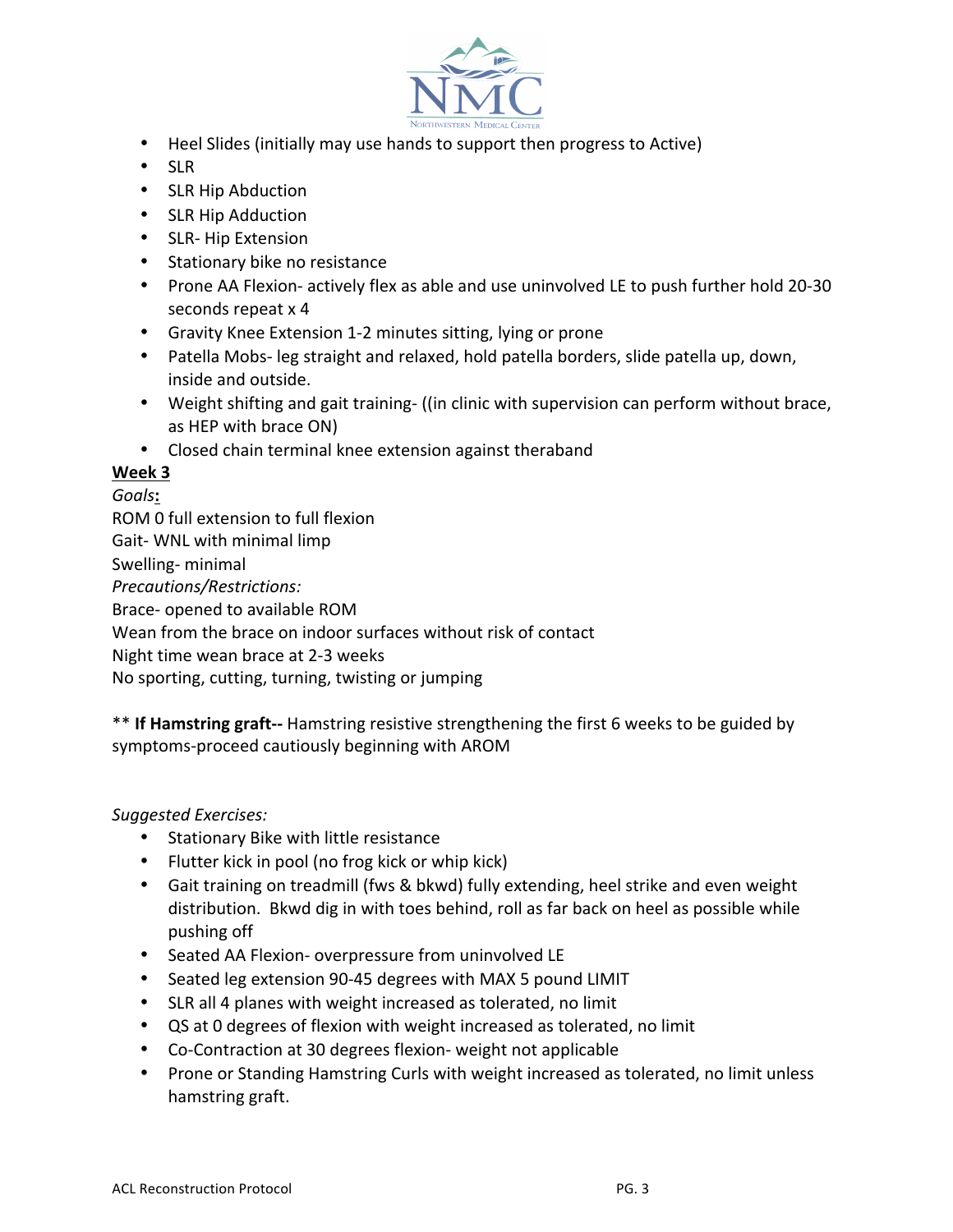

- Standing Heel raises with weight increased as tolerated, progressed to single heel raise holding weighted ball overhead; no weight limit (stress quality of contraction over quantity)
- Step up exercises with focus on quality and knee alignment
- Single Leg stance- slight bend in the knee, 15-20 seconds progressed to eyes closed, unsteady surface, throwing/catching weighted object (avoid pivoting)
- Gravity Knee Extension with weight increased as tolerated, no limit

# **Week 4**

*Goals:* ROM 0 full extension to full flexion WB- full without crutches Gait- NL with no limp Swelling- None

*Precautions/Restrictions:Brace-* opened to available ROM

Begin weaning from brace at 4 weeks with goal to be out of brace at 6 weeks. No sporting, cutting, turning, twisting or jumping

\*\* **If Hamstring graft--** Hamstring resistive strengthening the first 6 weeks to be guided by symptoms-proceed cautiously beginning with AROM

*Suggested Exercises:* Same as week 3 plus

- Co-Contractions at 30 degrees, 50 degrees and 70 degrees of flexion
- Stability ball bridging- legs straight, feet propped on ball, arms at side, raise hips so that the body creates straight line hold  $10-15$  seconds repeat  $x$  4

#### **Week 5**

*Goals:* ROM 0 full extension to full flexion Gait- NL with no limp Swelling- None

*Precautions/Restrictions:* Brace- opened to available ROM Begin weaning from brace at 4 weeks with goal to be out of brace at 6 weeks. No sporting, cutting, turning, twisting or jumping

\*\* **If Hamstring graft--** Hamstring resistive strengthening the first 6 weeks to be guided by symptoms-proceed cautiously beginning with AROM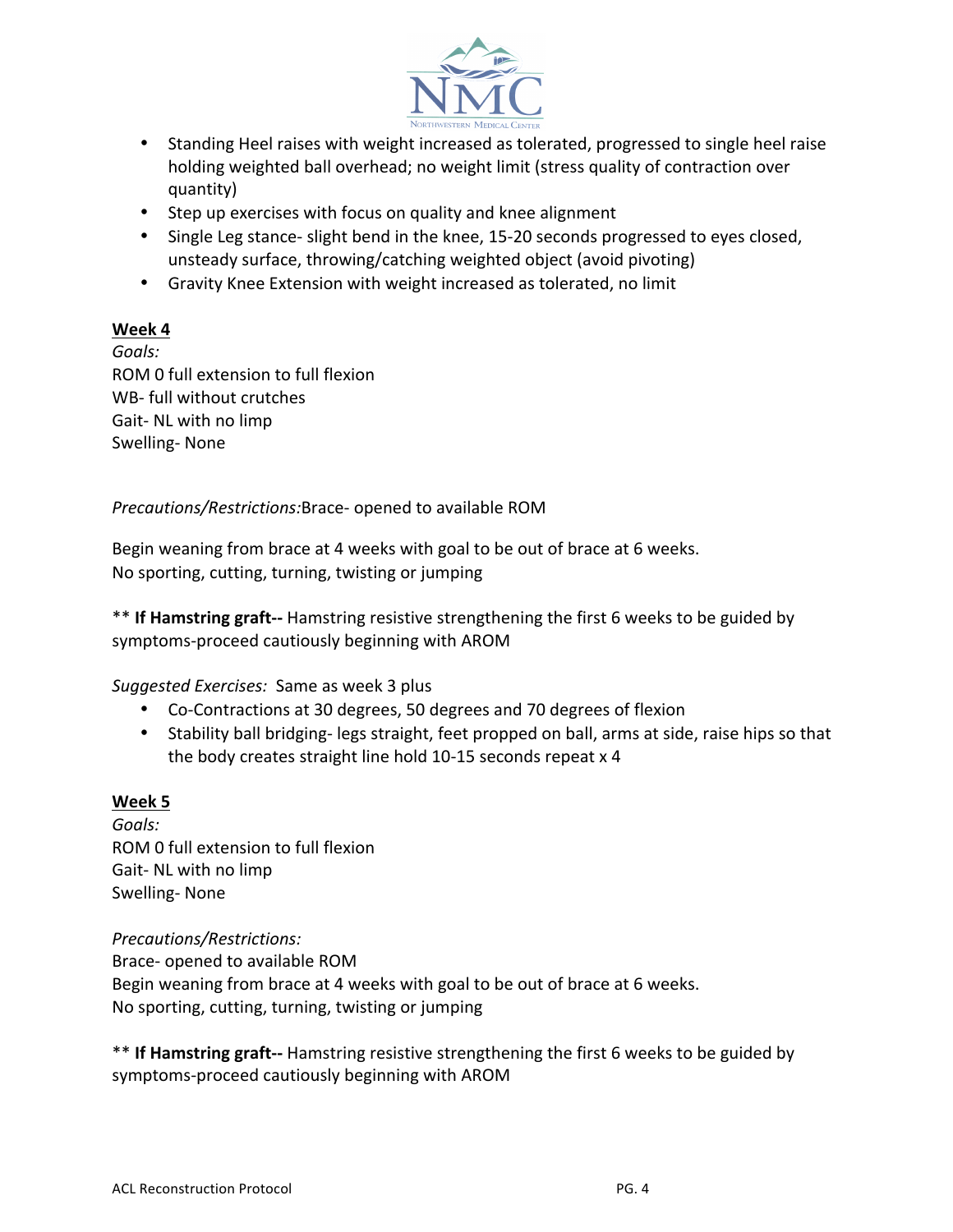

*Suggested Exercises*  $-($ *week 5)* (10 *reps, 3 sets, 3 days/week):* Intensity of exercise increases and therefore recuperation time is necessary so home program is reduced to 3 days/week

- Stationary Bike
- Swimming with flutter Kick
- Stair Climbing Machine
- LAQ/Seated Leg Extension through entire 90 degrees to 0 degrees MAX 5 lb limit
- SLR all 4 planes, weight as tolerated
- SAQ with MAX 5 lbs
- Standing Heel raises- weight as tolerated
- Single Leg Stance- eyes open/closed weight as tolerated
- Stability ball bridging weight N/A

### **Week 6 and 7**

*Goals:* ROM 0 full extension to full flexion Discontinue use of brace Gait- NL with no limp Swelling- None

*Precautions/Restrictions:* Brace- Discontinue No sporting, cutting, turning, twisting or jumping

# *Suggested Exercises (week 6 and 7)*

# **Weight restriction lifted from leg extension; now permitted to use as much weight as tolerated (but start increasing slowly).**

- Stationary Bike
- Swimming with flutter Kick
- Stair Climbing Machine
- Standing squat between 90 degrees and 45 degrees- equal weight distribution
- Step up/down weight as tolerated
- Stability ball squats weight as tolerated
- SLR all 4 planes with weight as tolerated
- LAQ weight as tolerated
- SAQ weight as tolerated
- Standing hamstring curl weight as tolerated
- Standing heel raises weight as tolerated
- Single leg stance eyes open/closed
- Use of Weight Machines with proper instruction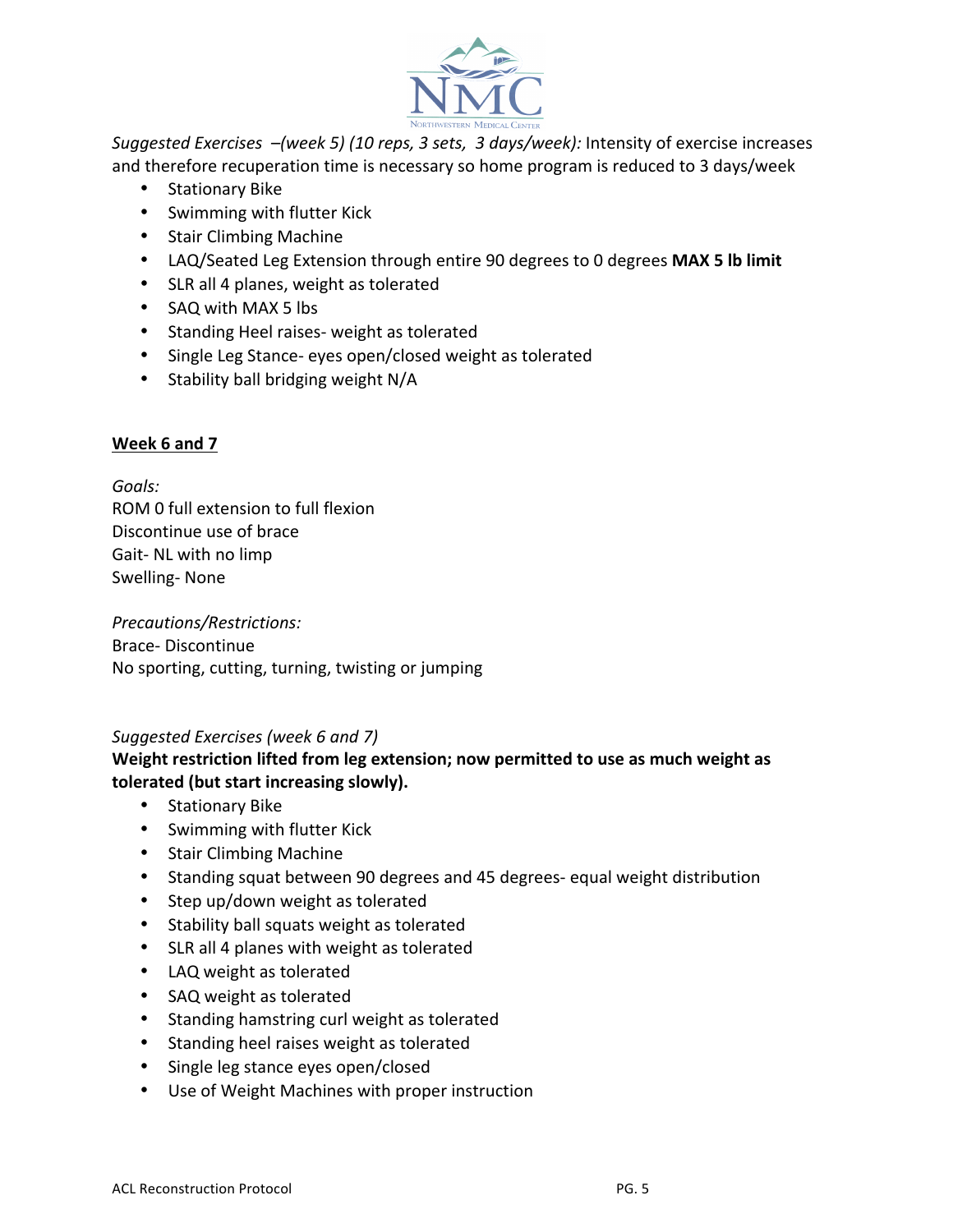

#### **Week 8**

*Goals* Manual Muscle Strength Test Score 4 out of 5 Gait- NL with no limp Swelling- None (do not start jogging until swelling has fully resolved)

*Precautions/Restrictions* No sporting, cutting, turning, twisting or jumping

# *Suggested Exercises (week 8)*

- Continue above program plus
- Begin Jogging in a safe environment and without pain ONLY if swelling has resolved. Use cryocuff upon completion and swelling is the guide to progressing jogging
- Nordic Track
- Fitter
- BAPs Board
- Elliptical Trainer

#### **Weeks 9-24**

#### *Goals:*

Manual Muscle Strength Test- Score 4/5 Exercises- gradually increasing resistance Gait- NL with no limp Swelling None

*Precautions/Restrictions:* No sporting, cutting, turning, twisting or jumping

#### *Suggested Exercises (week 9-24)*

- Squats with weight/Leg Press
- SAQ/LAQ/Leg Extension machine
- Hamstring curl machine/Standing Hamstring Curls
- Lunges
- Calf Press Machine/Standing Heel Raises
- Step Ups
- SLR all 4 directions
- Single Leg Balance Eyes open/closed
- Stability Ball Squat